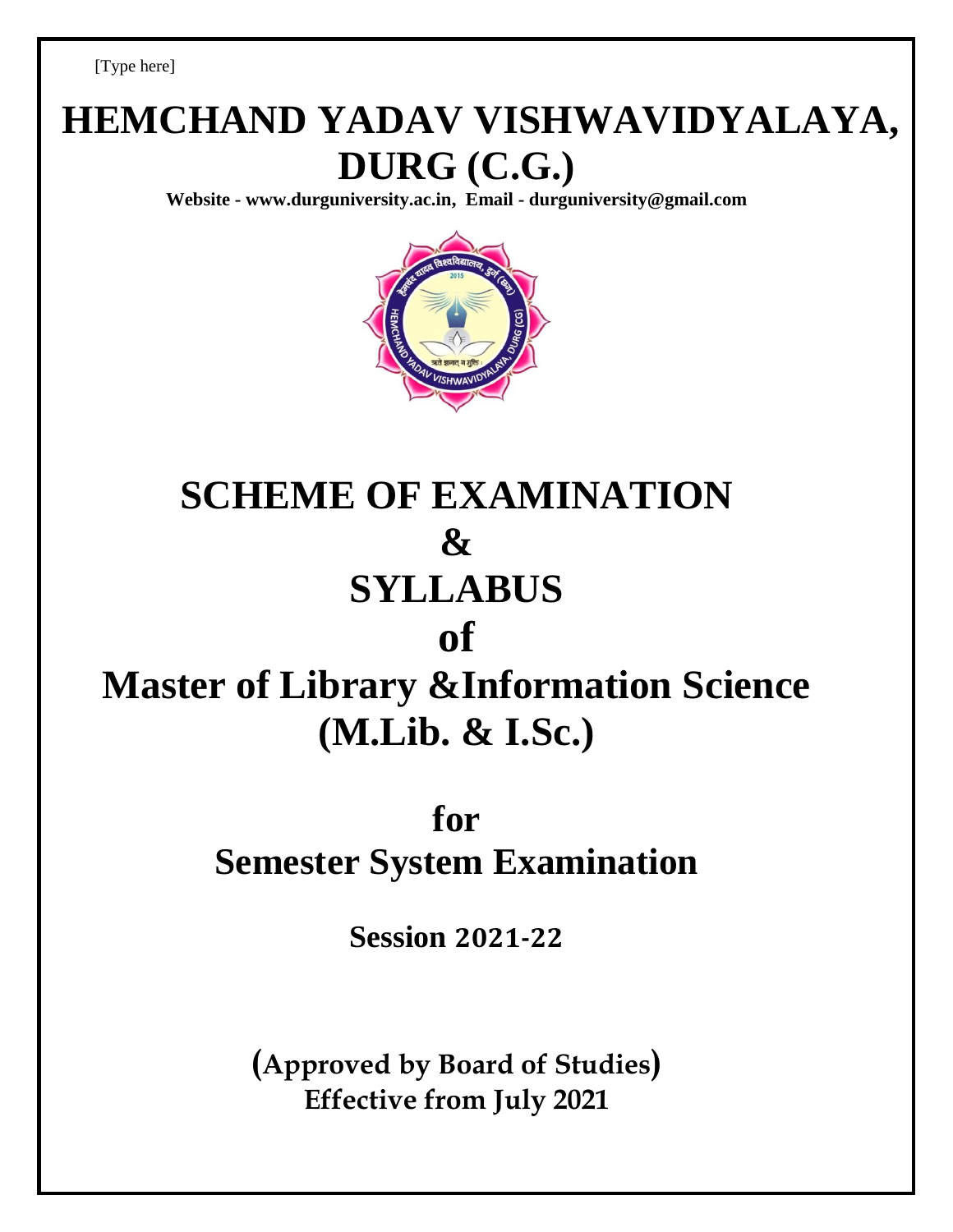### **Master of Library and Information Science Scheme of Exam: 2021-22**

**FIRST SEMESTER Total Credits - 20**

| Paper       | <b>Subject</b>                                                        | <b>Internal</b><br><b>Marks</b> | <b>External</b><br><b>Marks</b> | <b>Credits</b> |
|-------------|-----------------------------------------------------------------------|---------------------------------|---------------------------------|----------------|
| MLI         | FOUNDATION OF INFORMATION SCIENCE                                     | 20                              | 80                              | 4              |
| MLII        | KNOWLEDGE ORGANISATION &<br><b>INFORMATION PROCESSING</b>             | 20                              | 80                              | 4              |
| MLIII       | <b>RESEARCH METHODS &amp; STATISTICAL</b><br><b>TECHNIQUES</b>        | 20                              | 80                              | 4              |
| <b>MLIV</b> | <b>MANAGEMENT OF LIBRARY &amp;</b><br>INFORMATION CENTRES/INSTITUTION | 20                              | 80                              | 4              |
| <b>MLV</b>  | INFORMATION PROCESSING AND<br>RETRIEVAL (PRACTICE-I)                  | 20                              | 80                              | 4              |
| Total       |                                                                       | 100                             | 400                             | 20             |

### **SECOND SEMESTER Total Credits - 20**

| <b>Paper</b>                                         | <b>Subject</b>                              | <b>Internal</b><br><b>Marks</b> | <b>External</b><br><b>Marks</b> | <b>Credits</b> |
|------------------------------------------------------|---------------------------------------------|---------------------------------|---------------------------------|----------------|
| <b>ML VI</b>                                         | <b>INFORMATION RETRIVAL</b>                 | 20                              | 80                              | 4              |
| ML VII                                               | <b>INFORMATION SOURCES, PRODUCTS</b>        | 20                              | 80                              | 4              |
|                                                      | AND SERVICES                                |                                 |                                 |                |
| <b>ML VIII</b>                                       | <b>INFORMATION TECHNOLOGY: BASICS &amp;</b> | 20                              | 80                              | 4              |
|                                                      | <b>APPLICATIONS</b>                         |                                 |                                 |                |
| MLIX A                                               | MANAGEMENT INFORMATION SYSTEMS.             | 20                              | 80                              | 4              |
| MLX.                                                 | INFORMATION PROCESSING & RETRIVAL           | 20                              | 80                              | 4              |
|                                                      | $(PRACTICE - II)$                           |                                 |                                 |                |
| Total                                                |                                             | 100                             | 400                             | 20             |
| <b>Total Marks of Semester</b><br>$\overline{18}$ II |                                             | 200                             | 800                             | 40             |

3 rd  $\sim$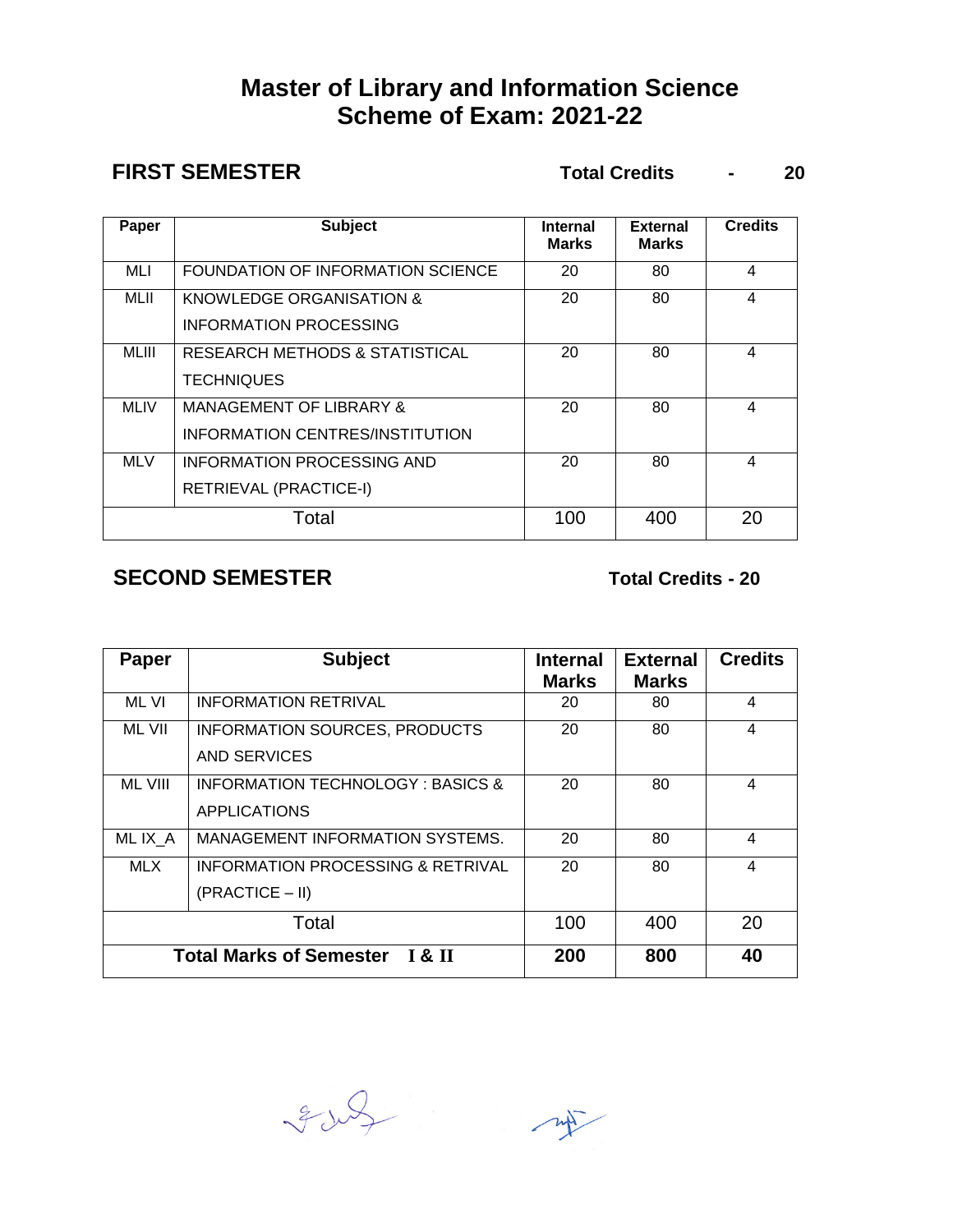### Paper-I **FOUNDATION OF INFORMATION SCIENCE**

#### **UNIT-1 Information Science-**

- Definition, Scope, Objectives, Genesis and development.
- Information Science as a discipline and its relationship with other subject fields.
- Information industry- Generators, Providers and intermediaries.

#### **UNIT-2 Information and communication-**

- Information: Characteristics, Nature and use of information.
- Conceptual difference between data,
- Information and Knowledge.
- Communication of Information.
- Information generation and diffusion.
- Communication channels and barriers.

#### **UNIT-3 Information and the state-**

- Policies relating to information including science and technology and education.
- International and national programs and policies (NAPLIC)
- IT and library.
- UAP, UBC
- Laws relating to information with special reference to India. Including press and registration act. Delivery of books (public Libraries) Act, Copyright Act.

#### **UNIT-4 Information user & their needs-**

- Categories of information users.
- Information needs: definition and models.
- Information seeking behavior.
- Methods and techniques of user studies.
- Evaluation of user studies.

#### **Unit-5 Information products-**

- Information products: Nature, concept, types, design and development and marketing.
- Economics of information.
- Information management.
- Knowledge management.

Sub

 $\sim$ 

M.M 80 Pass Marks 36 %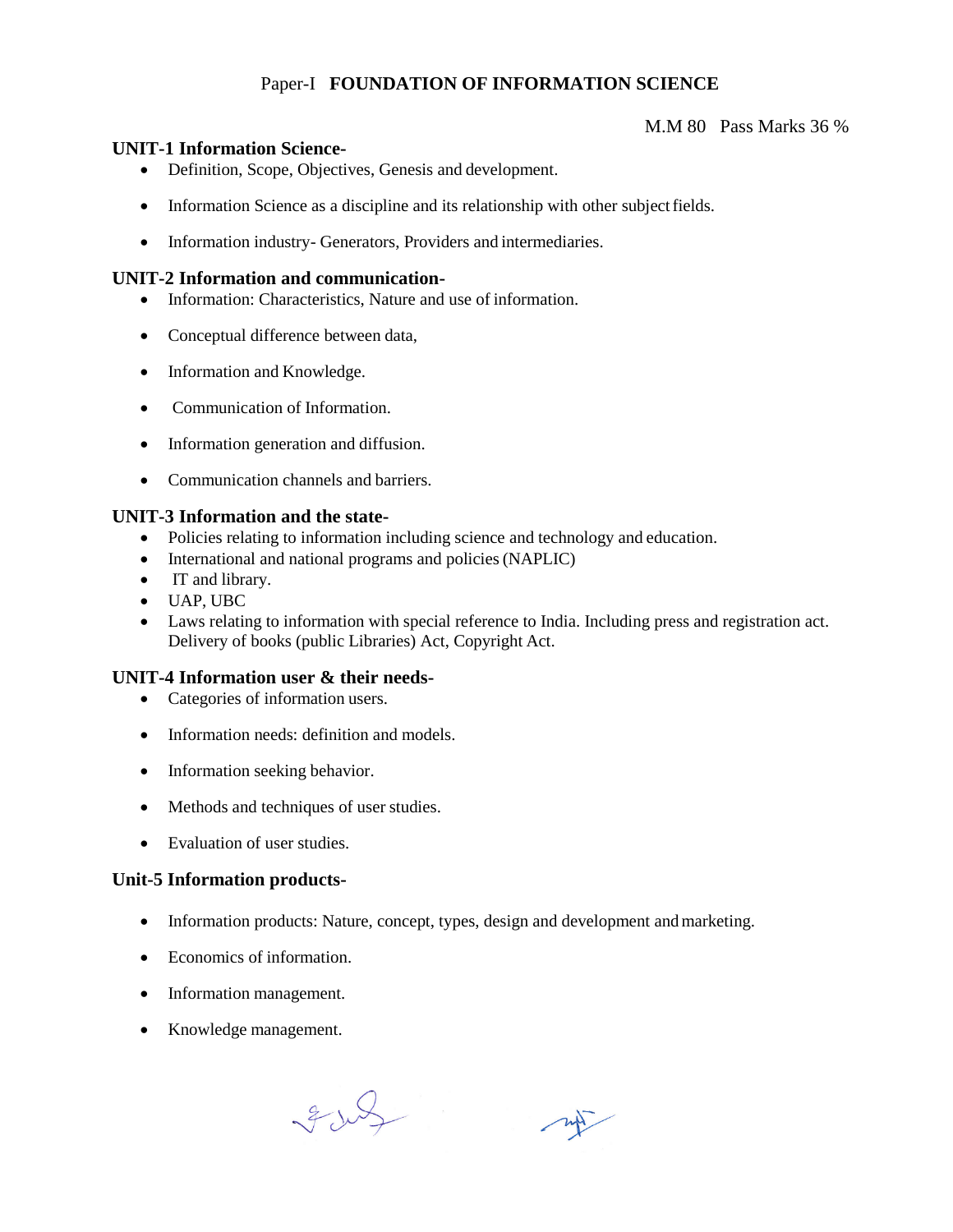#### **PAPER-II KNOWLEDGE ORGANISATION & INFORMATION PROCESSING**

M.M. 80 Pass Marks 36%

#### **UNIT-1 Universe of Knowledge-**

- Structure and attributes.
- Modes of formation of subjects,
- Different types of subjects and their modes of formation
- Universe of Knowledge as mapped in different schemes of classification.

#### **UNIT-2 Methods of knowledge organization-**

- Canons and normative principles of sayers and Ranganathan of classification.
- Species of Library Classification schemes.
- Standard schemes of library classification; Introduction, features and application-CC, DDC, &UDC.

#### **UNIT-3**

- Universal and special schemes of classification.
- Abstract classification.
- Choice of schemes of classification.
- Study of categories postulated by different classificationists for grouping ideas.
- Postulates & Principles for facet sequence,
- Telescoping of facets.

#### **UNIT-4 Notation-**

- Notation: Types, Structure & qualities, canons ofnotation.
- Mnemonics- Types and canons
- Indicator digits.
- Zone analysis and sector notation.
- Canons for book classification.
- Systems of book number.

#### **UNIT-5 Recent Trends & Developments-**

- Design and development of a Scheme of library classification.
- Role of DRTC, CRG and FID.
- Contribution of International Conferences towards classification research.
- BSO: Salient features.

Sub

 $\sim$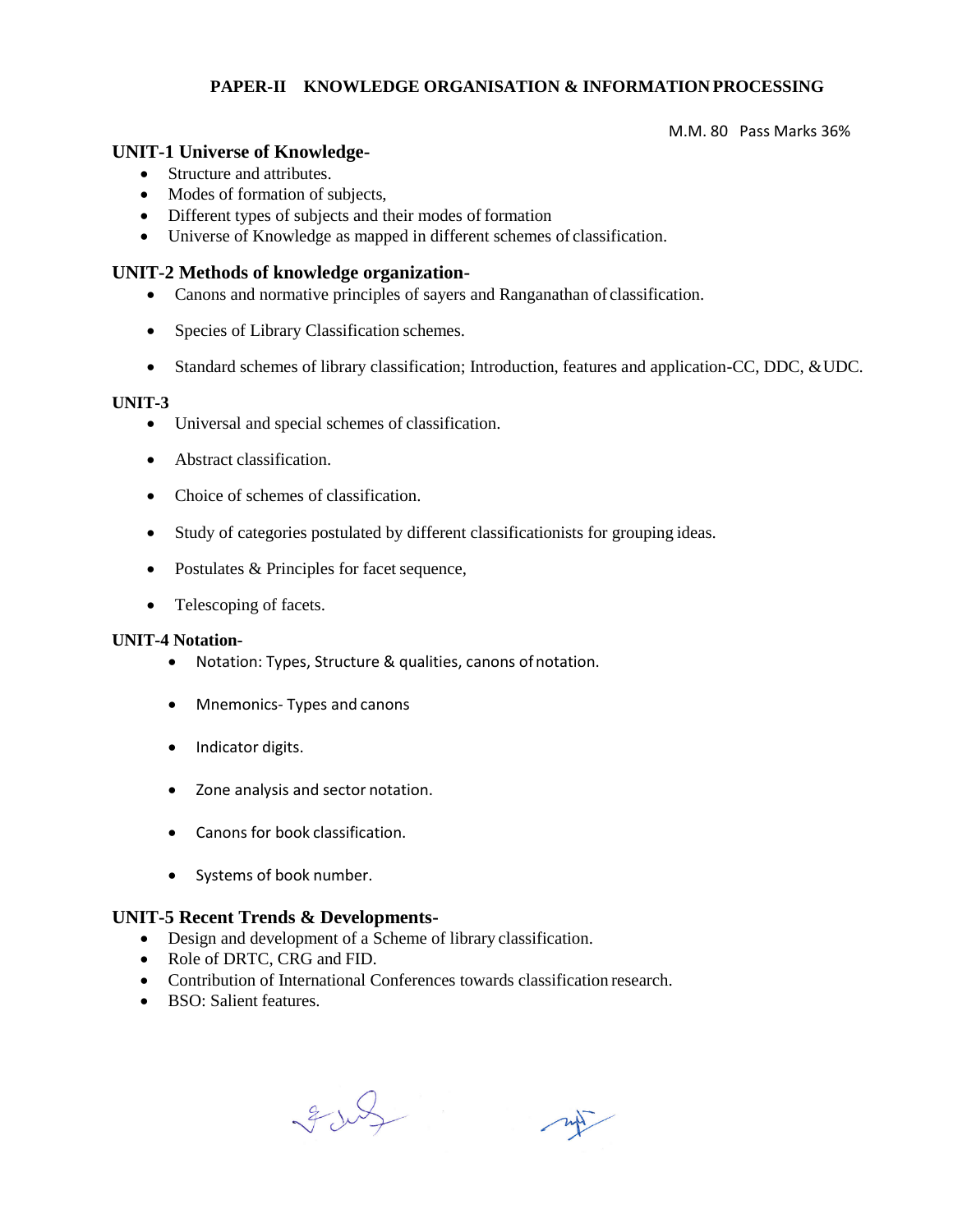#### **PAPER-III RESEARCH METHODS & STATISTICAL TECHNIQUES**

#### M.M. 80 Pass Marks 36%

#### **UNIT-1 Research-**

- Research: Concept, Meaning, need and process of research.
- Types of Research- Fundamental and Applied.
- Research Design- Types of research design, Identification and formulation of problem, Hypotheses.

#### **UNIT-2 Research methods-**

- Research Methods- Scientific, Historical, Descriptive, Survey and case study methods, Experimental method and Delphi Method.
- Research techniques & Tools- Questionnaire, Schedule interview, Observation and sampling techniques.

#### **UNIT-3 Data analysis and Interpretation-**

- Descriptive Statistics- Measures of central tendencies- Mean, Median,Mode.
- Tabulation and generalization.
- Standard Deviation and Correlation.
- Testing of hypotheses.

#### **UNIT-4 Bibliometrics, Informatrics & Scientometrics-**

- $\bullet$  Bibliometrics, Informatrics & Scientometrics: Concept definition and their scope
- Bibliometrics laws- Bradford, Zipf, Lotka.
- Content analysis,
- Sociometry.
- Citation studies- Citation-nature and definition, Citation-theory and analysis.=
- Offset weight age formula of Sengupta.

#### **UNIT-5 Research reporting- Designing research proposal-**

- Structure, Style, Contents & Guidelines for Research reporting.
- Standards for citing bibliographical references (Like Chicago manual, MLA & Indian standards)
- Current trends in library and information science research.

328

 $\sim$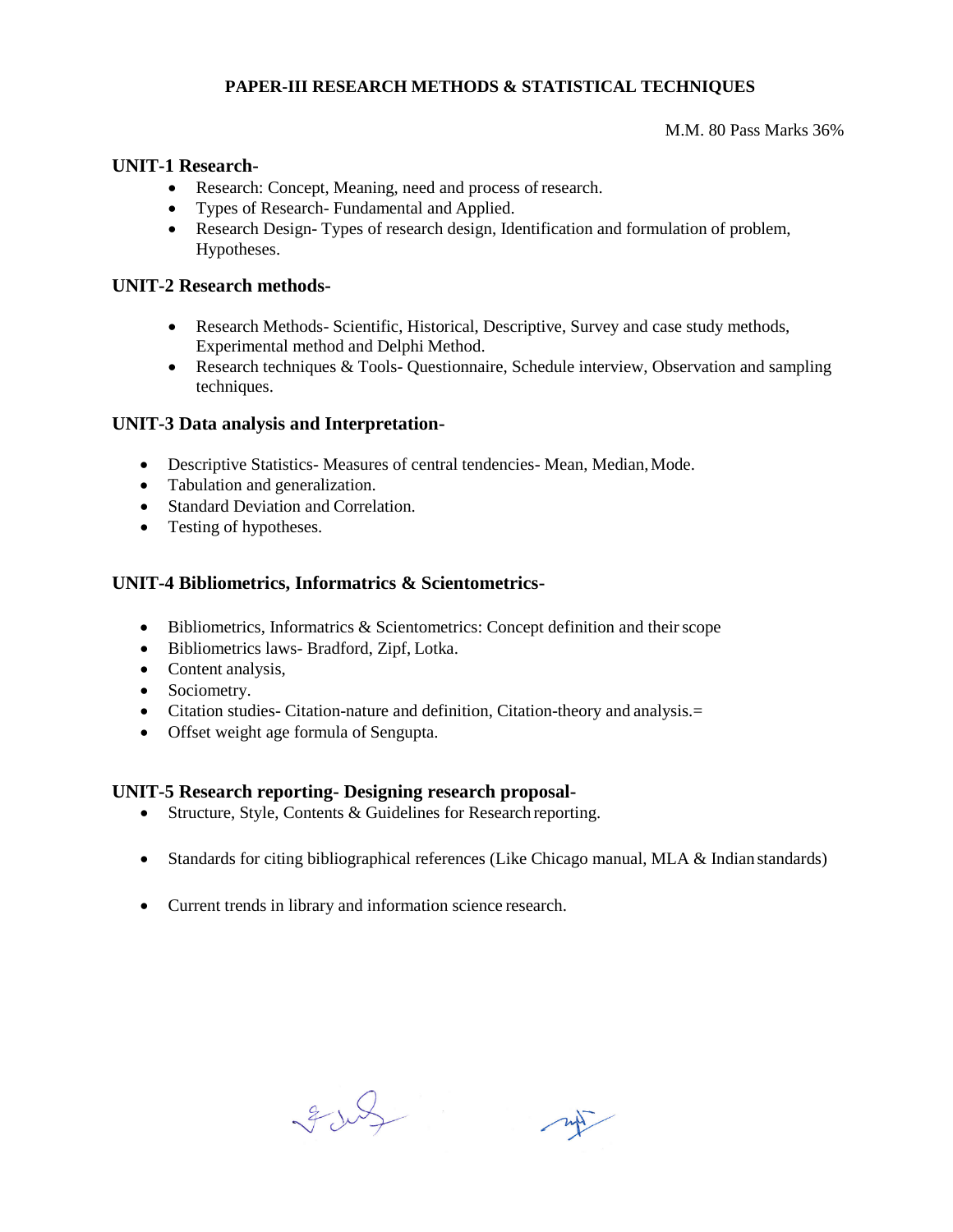#### **PAPER-IV MANAGEMENT OF LIBRARY & INFORMATION CENTRES/INSTITUTION**

M.M. 80 Pass Marks 36%

#### **UNIT-1 Management**

- Management styles and approaches.
- Management schools of thought.
- Functions and Principles of Scientific Management.
- Human Resource Management- Organization structure, Job analysis and description; Job evaluation, Motivation.

#### **UNIT-2 Financial Management-**

- Resource mobilization.
- Budgeting technique & methods: PPBS. Zero based budgeting etc. Budgetary control.
- Cost effectiveness and cost benefit analysis.
- Total Quality Management (TQM)- Definition, Concept & elements of TQM and qualityaudit.

#### **UNIT-3 System Analysis and Design-**

- System- definition, Concept and characteristics.
- Library as a system.
- Project management,
- PERT/CPM.
- Decision tables.
- DFD (Data Flow Diagram).
- Work study: Flow chart, Gantt chart, Block diagrams.

#### **UNIT-4 Planning-**

- Concept, Definition, Need, Purpose, Types, Policien and Procedures.
- MBO,MBE
- Strategic management- Definition objectives. Policies process & models of strategic management.
- SWOT analysis.

#### **UNIT-5 Managing Change**

- Concept of change: changes in procedures, method.
- Use of new tools and techniques;
- Techniques of managing change.
- Collection development and management- Policies and procedures.
- Time and motion study.

### **PAPER-V INFORMATION PROCESSING AND RETRIEVAL (PRACTICE-I)**

M.M. 80 Pass Marks 36%

• Classification of titles/documents by Colon Classification  $(6^{th}$  Rev. Ed.) and UDC (Medium Edition).

8 July  $\sim$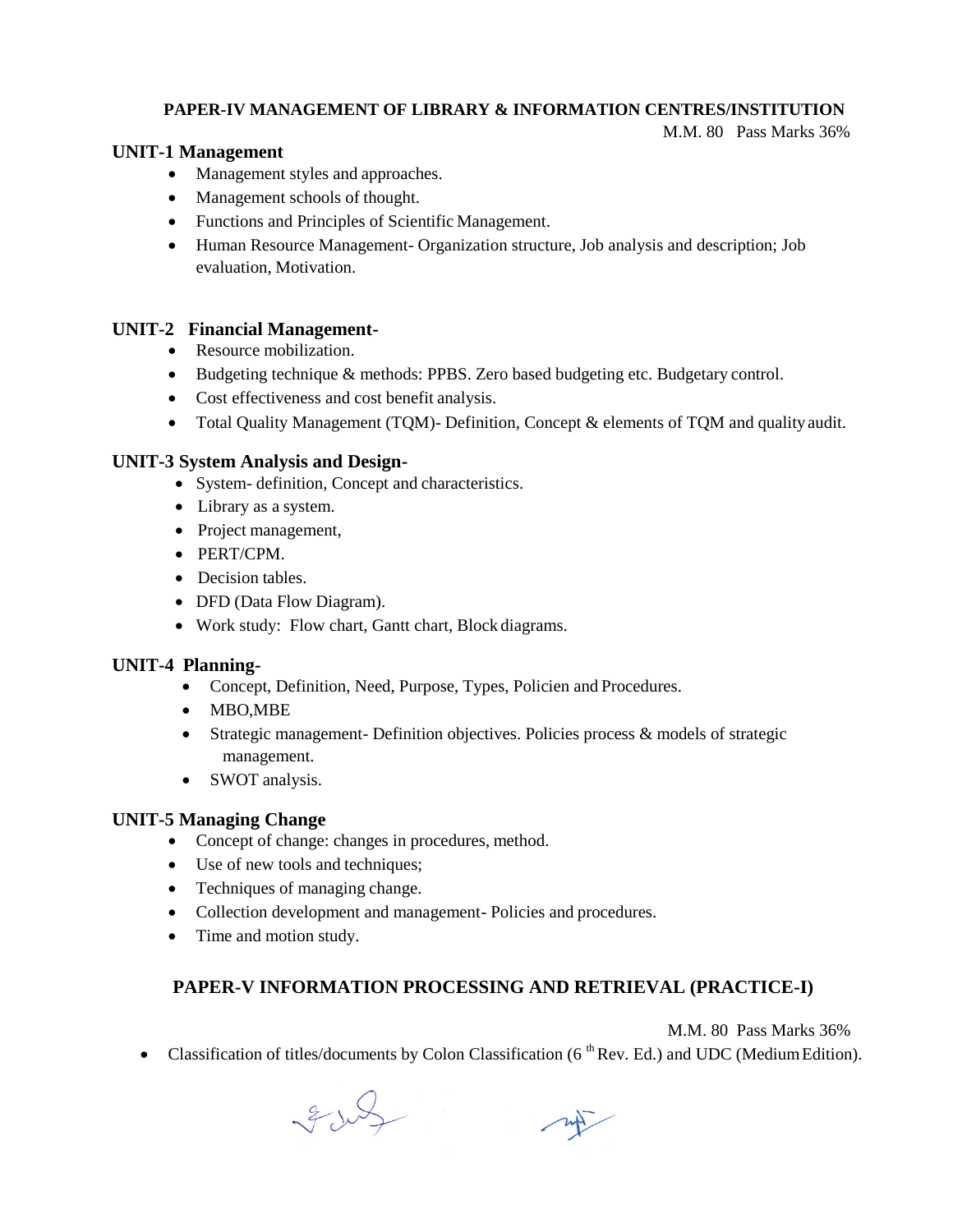#### **PAPER-VI INFORMATION RETRIVAL**

**M.M. 80 Pass Marks 36%**

#### **UNIT-I Subject analysis and representation-**

- Problems of subject analysis and representation.
- Contributions of cutter, Ranganathan, Farradane and Coates.
- Principles of subject cataloguing- Assigning subject-Headings using library of Congress subject headings and sears list of subject heading etc.

#### **UNIT-II Indexing language and vocabulary control-**

- Indexing languages Types and characteristics.
- Vocabulary control- Tools of vocabulary control.
- Thesaurus- Structure and construction of an IR Thesaurus. Thesaurofacet.
- Trends in automatic indexing.
- Recall and Precision devices in indexing languages.

#### **UNIT-III Indexing systems-**

- Pre coordinate and post coordinate indexing system.
- Outline study of the following indexing systems.
- KWIC, KOWC.
- Chain Indexing, PRECIS, POPSI.
- Uniterm indexing, Citation indexing.
- Standards for Bibliographical Description: AACR-2, ISBD, MARC(Format),CCF

#### **UNIT -IV Information Retrieval Systems-**

- Definition, Types, Components and operational stages of IRS.
- Information Retrieval- Data Base, Information base and SQL, IR Models.
- $\bullet$  Search Process- Principles & methods of searching.
- Search Techniques- Boolean searches On-line searching techniques and retrieval.

#### **UNIT - V Information retrieval systems evaluation.**

- Projects and parameters.
- Important test results- Cranfield, Medlars, Smart.
- Information retrieval through optical media and CD-ROM data base.
- IR through OPAC and Internet.

2 July

 $\sim$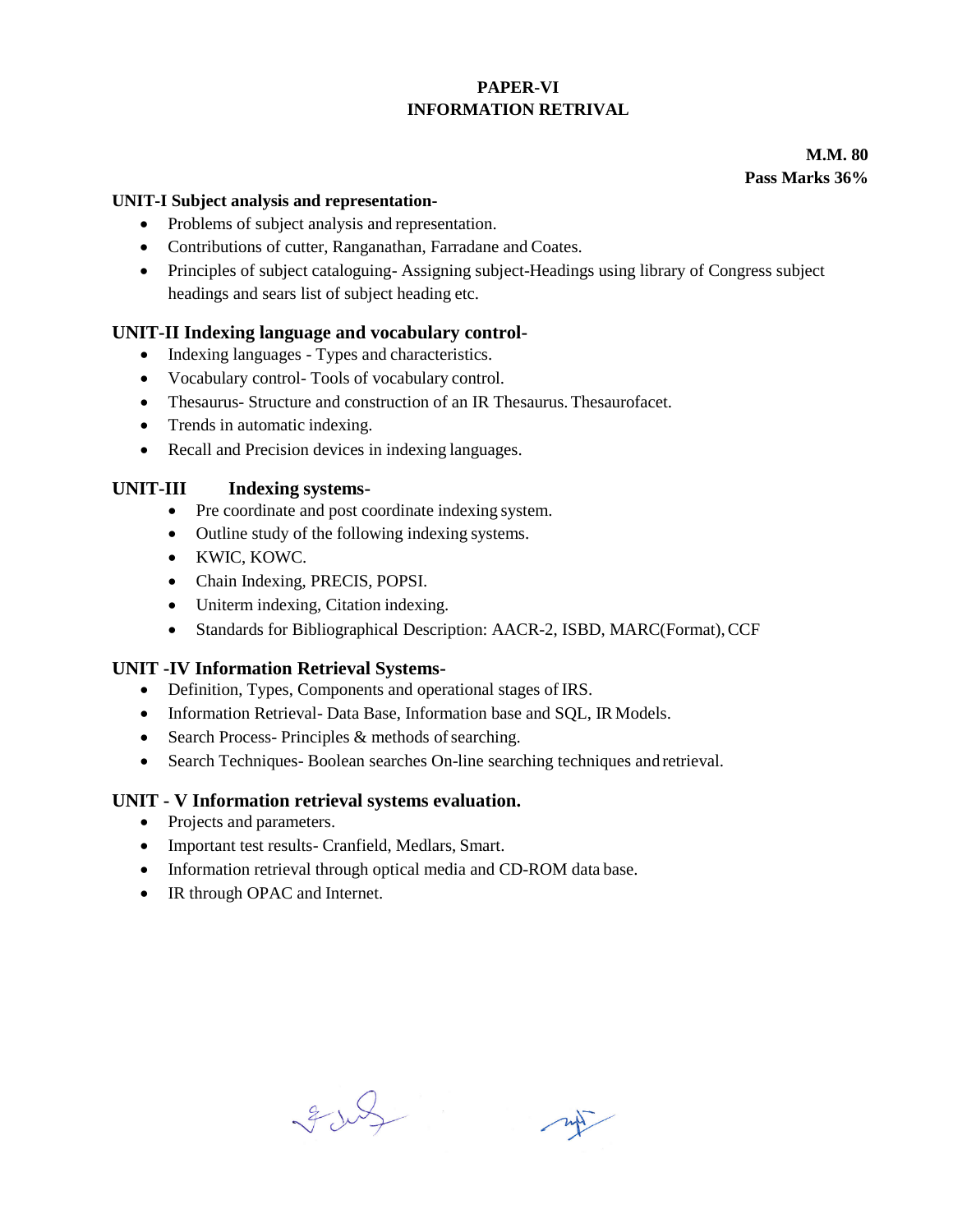#### **PAPER-VII INFORMATION SOURCES, PRODUCTS AND SERVICES.**

**M.M. 80 Pass Marks 36%**

#### **UNIT-I Information sources-**

- Documentary sources of information.
- Print, Non-print including Electronic Nature.
- Characteristics, Utility and evaluation of different types of information sources.
- Non Documentary Information sources; Human and institutional Nature, Types, Characteristics and utility.
- Internet as a source of information.

#### **UNIT-II Information services-**

- Information services- Concepts, Definition need and trends.
- Techniques and evaluation of alerting services (CAS & SDI).
- Bibliographic, Referral.
- Document delivery and translation services.

#### **UNIT-III Information Products-**

- Information products- Nature, Concept, Types, Design and marketing Abstracting,
- Types and guidelines in preparing abstracts.
- Study and evaluation of important abstract periodicals information analysis, Repackaging and consolidation.

#### **UNIT- IV User Educations-**

- Goals and objectives, Levels, Technique and methods.
- Reference interview and search techniques.
- Resource sharing and library networking.
- Study of Indonet, Inflibnet, Calibnet, Nicnet, Delnet, Adinet, Malibnet.

#### **UNIT-V**

- International information system and network.
- AGRIS, BIOSIS, CAS, DEVSIS, ICSU, INIS, INSPEC,MEDLARS.

2 July

 $\nu$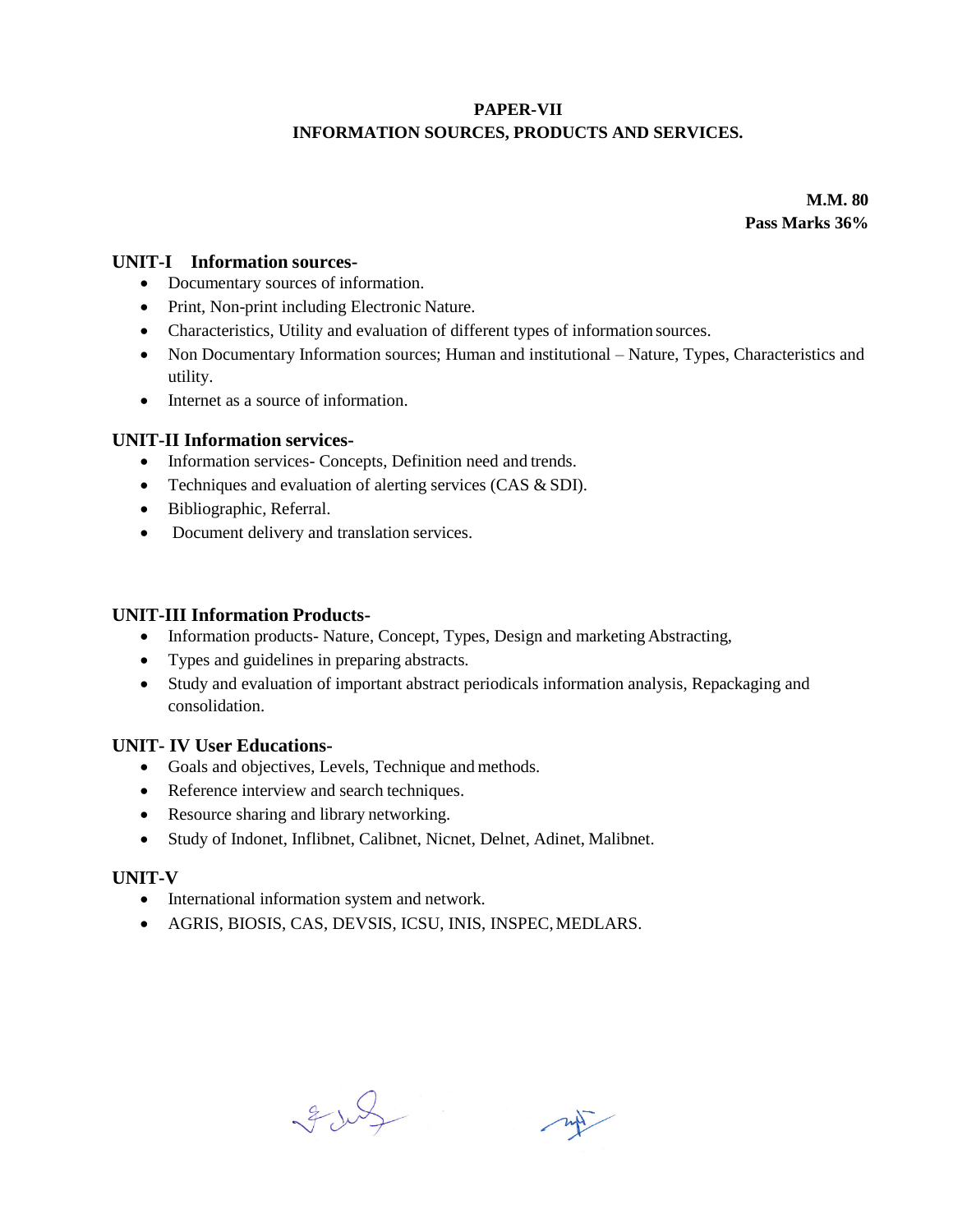#### **PAPER-VIII INFORMATION TECHNOLIGY: BASICS & APPLICATIONS**

#### **M.M. 80 Pass Marks 36%**

#### **UNIT-II Information Technology-**

- Definition, need, scope and objectives.
- Historical background of computers.
- Generation of computers.
- Architecture CPU, Input/output devices .
- Hardware and software.
- Operating system-Ms-windows, UNIX, MS-DOS.

#### **UNIT-II Networking-**

- Types of networks-LAN, WAN, MAN.
- Local Area Networks; LAN Topologies, Network Hardware- Network interface card,hubs/switches.
- Getaways/Bridges, routes, modem.
- Network Protocols- TCP/IP, Net-BUI, IPX.

#### **UNIT-III Internet-Basic features and tools-**

- Connectivity- Dialup, Leased lines, Microwave, ISDN.
- Digital Subscriber Lines (DSL).
- E-mail-Protocols- Telnet, FTP, DTTP. Web browsers, Web servers, Search Engines, KetaSearch,
- Web design- SGML, HTML, DHTML and XML.

#### **UNIT-IV Data Base Management System-**

- Models- Hierarchical, Network, Relational and object oriented.
- Software- CDS/ISIS, SOUL.
- Structure Query Language. Artificial Intelligence.
- Digital libraries- definition, characteristics & attributes,
- Storage media formats- DVD.

#### **UNIT-V Library Automation-**

- Planning and implementation of library automation.
- Automation of in- house operations- Acquisitions, Cataloguing, Circulation, OPACBar-coding.

#### **PAPER- IX**

#### **ELECTIVES; INFORMATION SYSTEMS (Any one o the following)**

- IX-A Management Information Systems.
- IX-B Business Information Systems.
- IX-C Biotechnology Information Systems.
- IX-D Health science Information Systems.
- IX-E Agricultural Information Systems.
- IX-F Social Science Information Systems. **(Note- In the initial stage only one information system, i.e. "IX-A; Management information Systems" is beingimplemented.)**

3005  $\sim$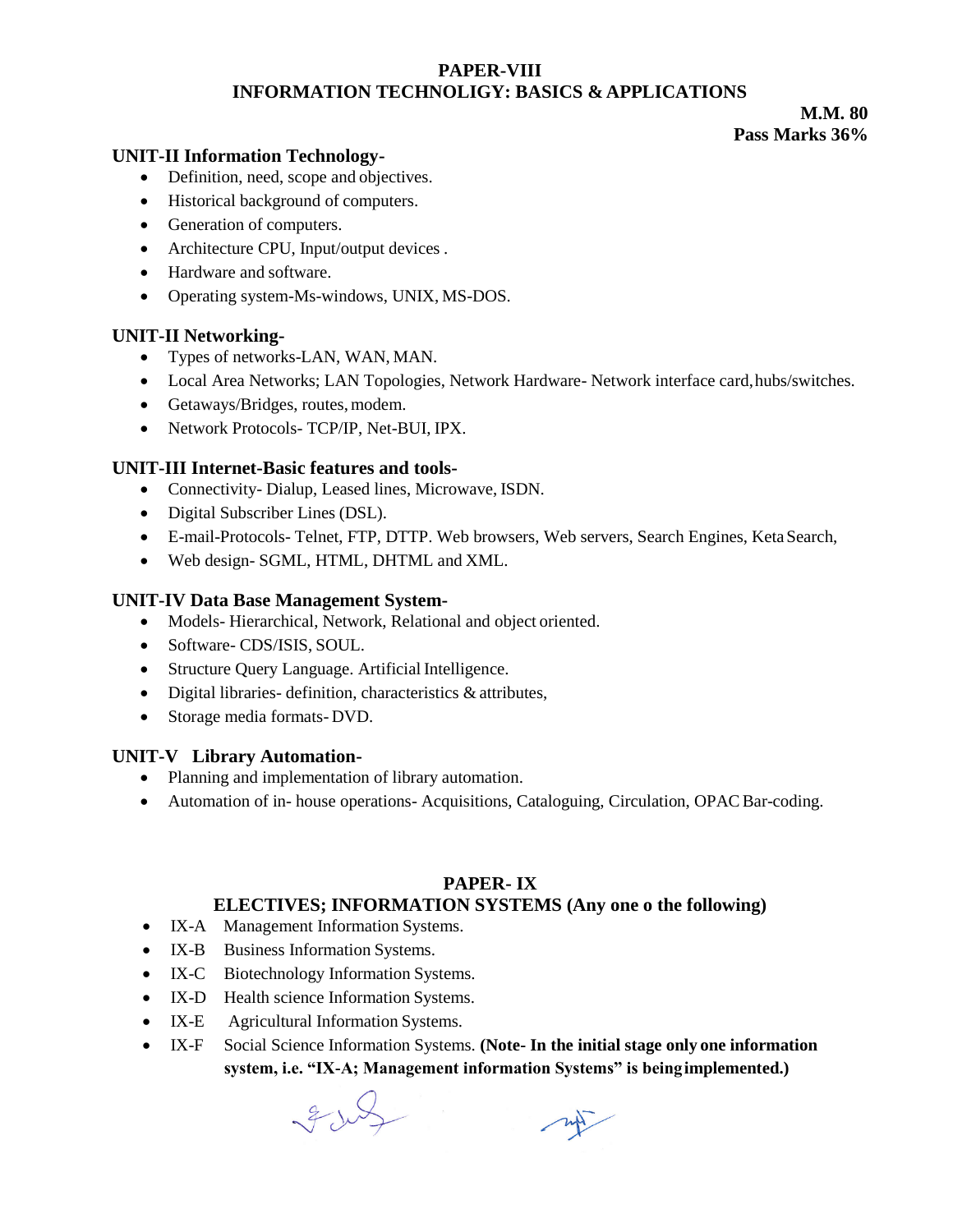#### **Paper – IX ELECTIVES; Information Systems (Any one of the following) PAPER- IX-A MANAGEMENT INFORMATION SYSTEMS. FM 100(Theory 80 + Internal Assessment 20)**

#### **UNTI-I**

**Pass Marks 36%**

- Definition, concepts, elements and objectives of M.I.S.
- Information and management effectiveness.
- Information needs and management levels,
- Features of MIS system approach to MIS.
- Properties of MIS.

#### **UNIT-II**

- Structure of MIS.
- MIS and decision making.
- Planning for MIS-Systems analysis; Systems design.
- Techniques of system analysis; Techniques for MIS planning.

#### **UNIT-III Information Support System-**

- Management reporting systems (MRS);
- Decision Support Systems (DSS);
- Office Automation Systems (OAS);
- Knowledge Based Systems.

#### **UNIT IV Functional Informational Systems-**

- Financial Information Systems; Marketing IS; & Human resource IS.
- Implementation, Evaluation & Maintenance of MIS.

#### **UNIT V**

- Role of Computer in MIS.
- Data Base Management.
- Data Base Software-Software needs selection and development.
- Data communication and networking.
- Using Information superhighways- Internet and Intranet.

3 July

 $\sim$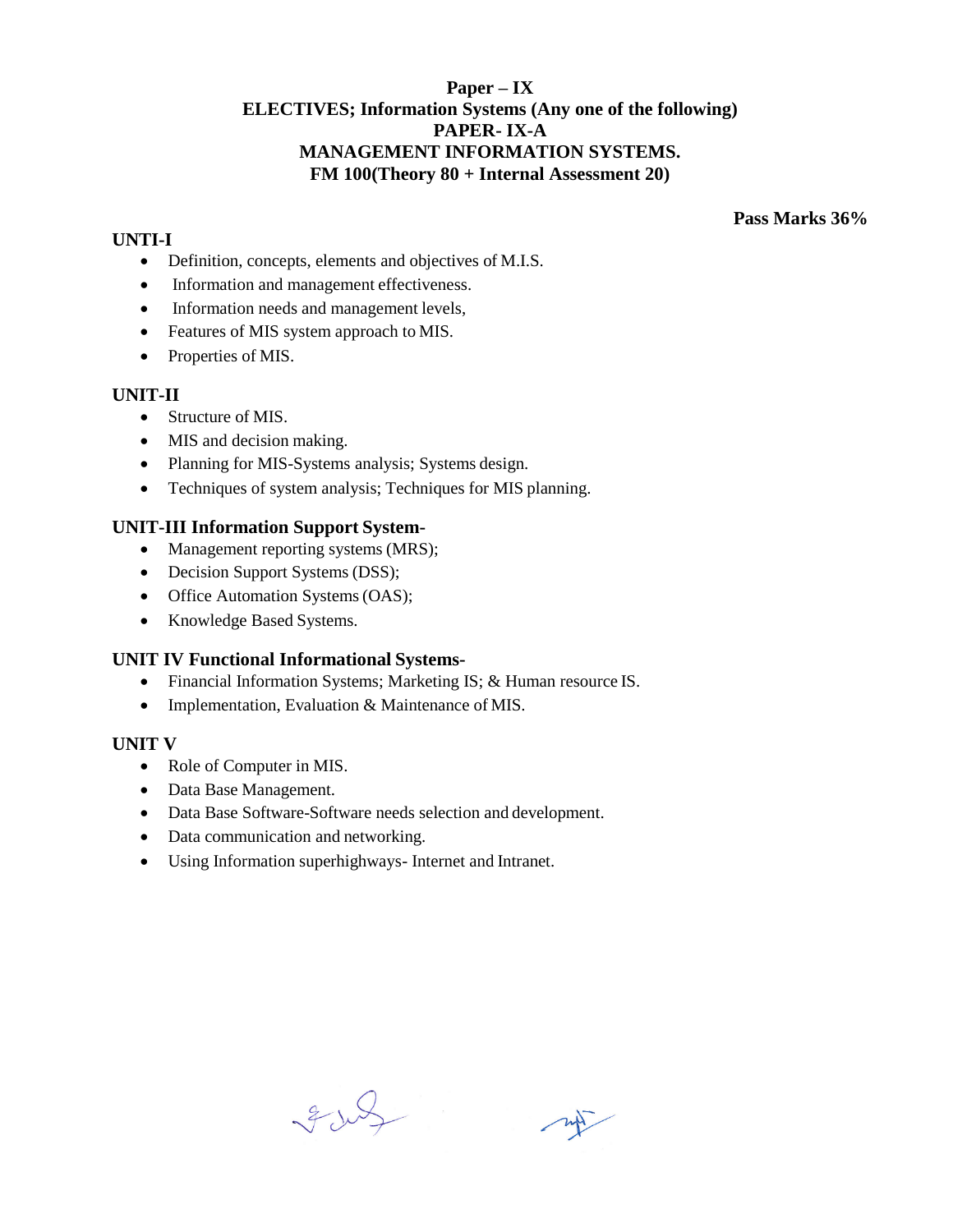#### **PAPER- IX-B**

### **Academic Library and Information System FM 100(Theory 80 + Internal Assessment 20)**

**Pass Marks 36%**

#### **Unit – 1 Academic Library**

- History and Development of Libraries with special reference to India
- Role of Academic Library in Education
- Academic Library as a support System for Education

#### **Unit – 2 Development of Academic Library**

- Role of UGC in Promoting Academic Libraries, University College and other Institutions
- Role of library authorities of the Institutions in Promoting Library Resources
- Development of Library Services
- Financial Management of Academic Libraries

#### **Unit – 3 Collection Developments**

- Collection Development Policy, Weeding policy
- Problems in Collection Organization in an Academic Library
- Collection Development Programmes, Allocation of Funds to Collection Procurement,
- Curriculum and Collection Development
- Library Committees and their Role in Collection Development

#### **Unit – 4 Staffing and Staff Development for Academic Library**

- Norms and Patterns for Staffing in University, College and School Libraries
- Continuing Education Programmes for Academic Library Development
- Personal Management in Academic Library

#### **Unit – 5 Resource Sharing Programmes**

- Resource Sharing Services its Objectives, Organization andDevelopment
- INFLIBNET and its Implications to Library Resource Sharing
- Regional and City Network of Libraries and their Importance

2 July

 $\sim$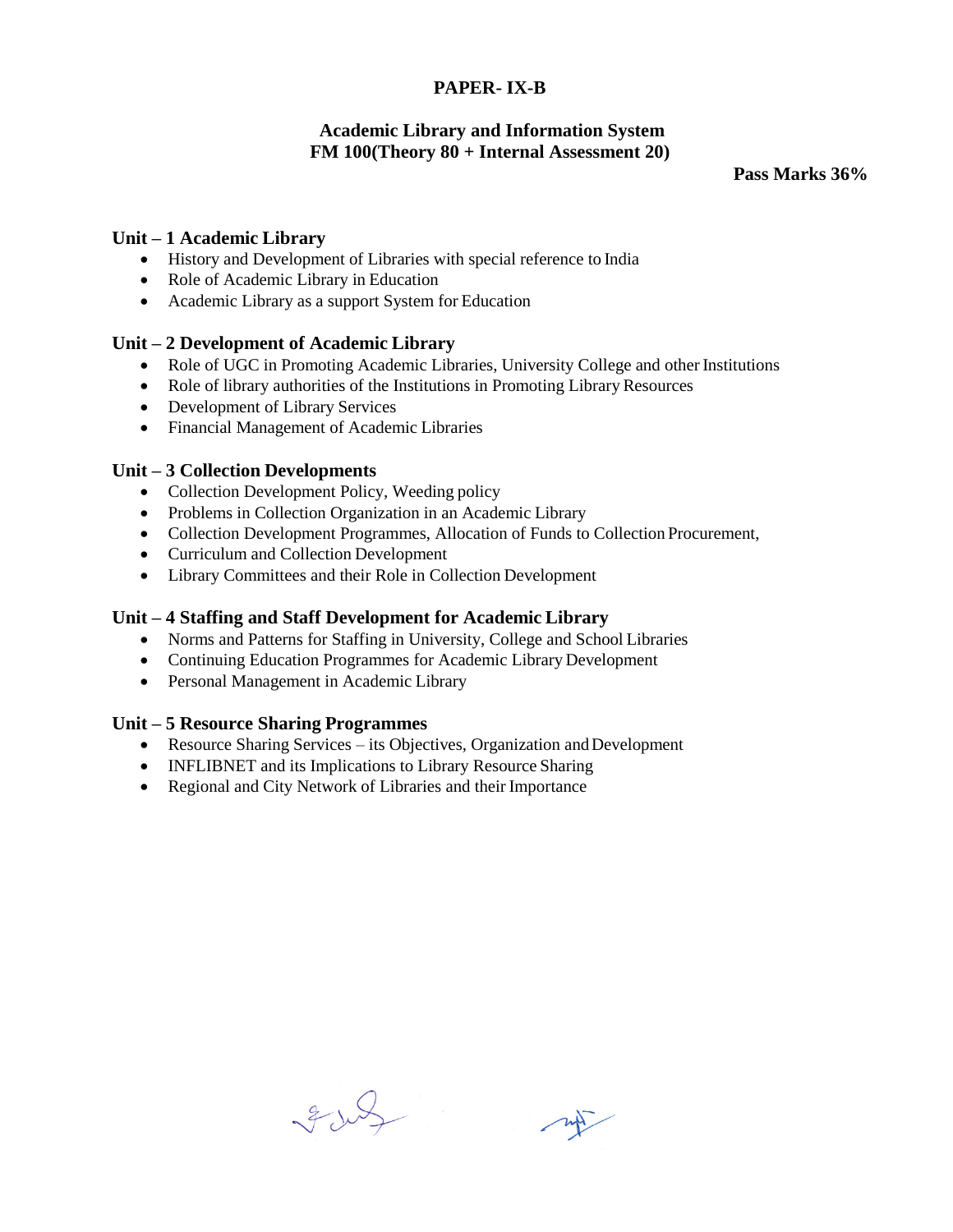#### **PAPER- IX-C**

#### **Archival, Museum and Archaeological Information System FM 100 (Theory 80 + Internal Assessment 20)**

**Pass Marks 36%**

#### **Unit – 1 History and Development**

- History and Development and types of Archival Centers
- Kind and identification of Archival material

#### **Unit-2 Organization and Management of Archival and Manuscripts**

- Acquisition, Classification, Cataloguing and Indexing of Archival material
- Source material on Archival , Manuscripts
- Machine Readable and Microfilm of Archival records
- Database and Digitization of Archives
- Role of UNESCO and other agencies

#### **Unit -3 Environment Control**

- Building Design
- Planning and furniture and Fillings
- Use of Copy Right to information in relation to archives

#### **Unit – 4 Preservation of Archives**

- Objective and Purpose
- Cause of Deterioration
- Environmental Pollution : Physical , Chemical and Atmospheric
- Biological enemies of materials : Mould, Fungi, Insect and Rodents

#### **Unit – 5 Rehabilitation of Documents**

- Cleaning, removal of Stains
- Fuming and deacidification
- Repair and restoration techniques
- Lamination
- Standards for Storage Conditions

2 July

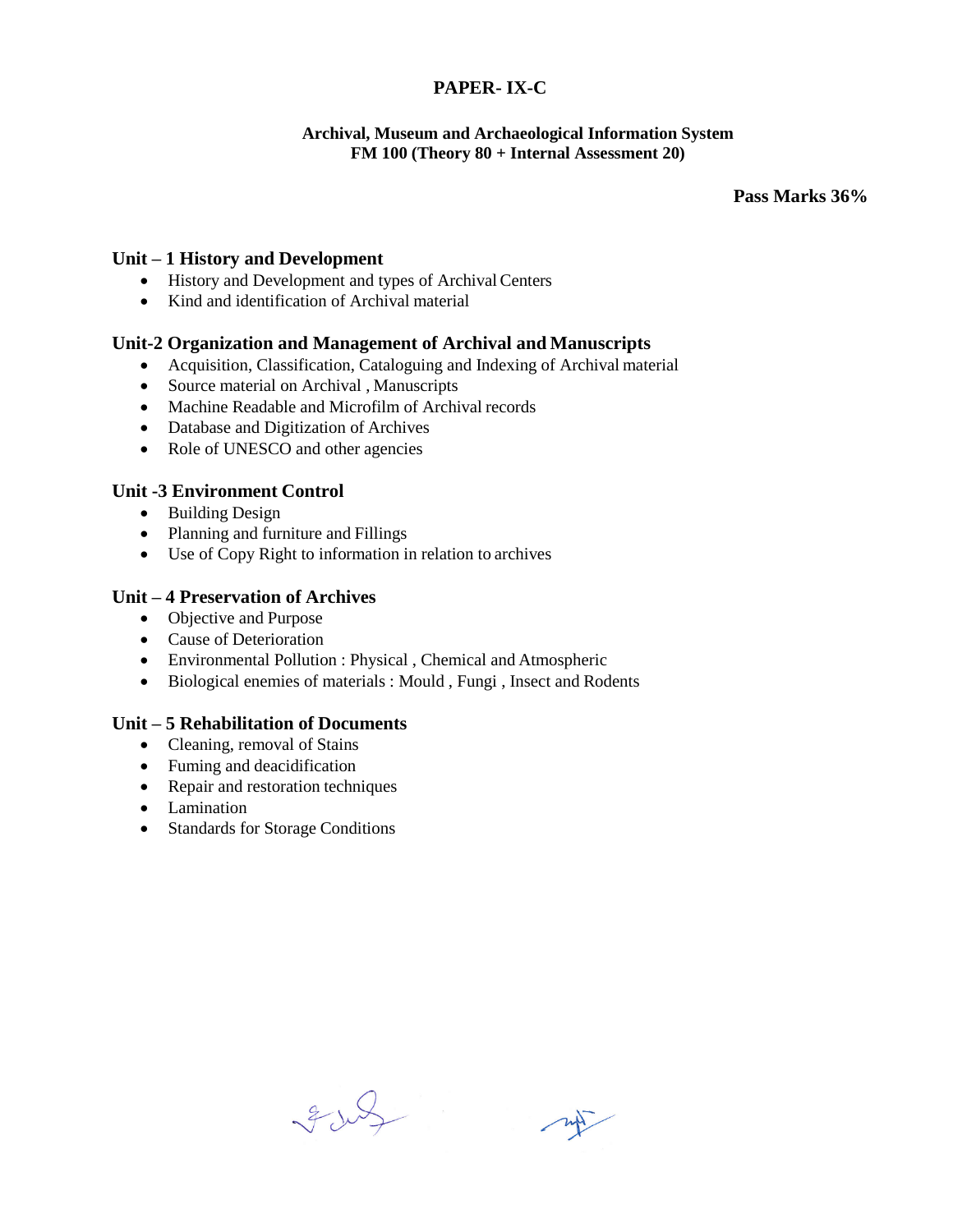#### **PAPER- IX-D**

#### **Agricultural Information System FM 100 (Theory 80 + Internal Assessment 20)**

**Pass Marks 36%**

#### **Unit – 1 Agriculture Education and Agriculture Libraries**

- Growth and development of Agriculture education and research in India
- Role of Library in Agricultural education, research and Extension
- Development of Agriculture Library in India

#### **Unit – 2 Information Source and Services in Agriculture**

- Specialized Collection and Information Sources
- Information Service and products in Agricultural Science and Technology with
- Special reference to India
- Agriculture Information Centers National and International

#### **Unit-3 Organization and Management of Resources**

- General Principle of Information Management
- Information Organization, Processing and Dissemination
- Developing need based and on Demand Specialized Services

#### **Unit – 4 Information Needs**

- Identifying special need of Agricultural faculty & research Staff
- User Studies of Local Agriculture Libraries

#### **Unit – 5 Agriculture Information System and Networks**

- Current Trends in agricultural System and Networks
- Resource Sharing and Networking in Agricultural Libraries in India
- International Agricultural Database
- Professional Associations.

2 July  $\sim$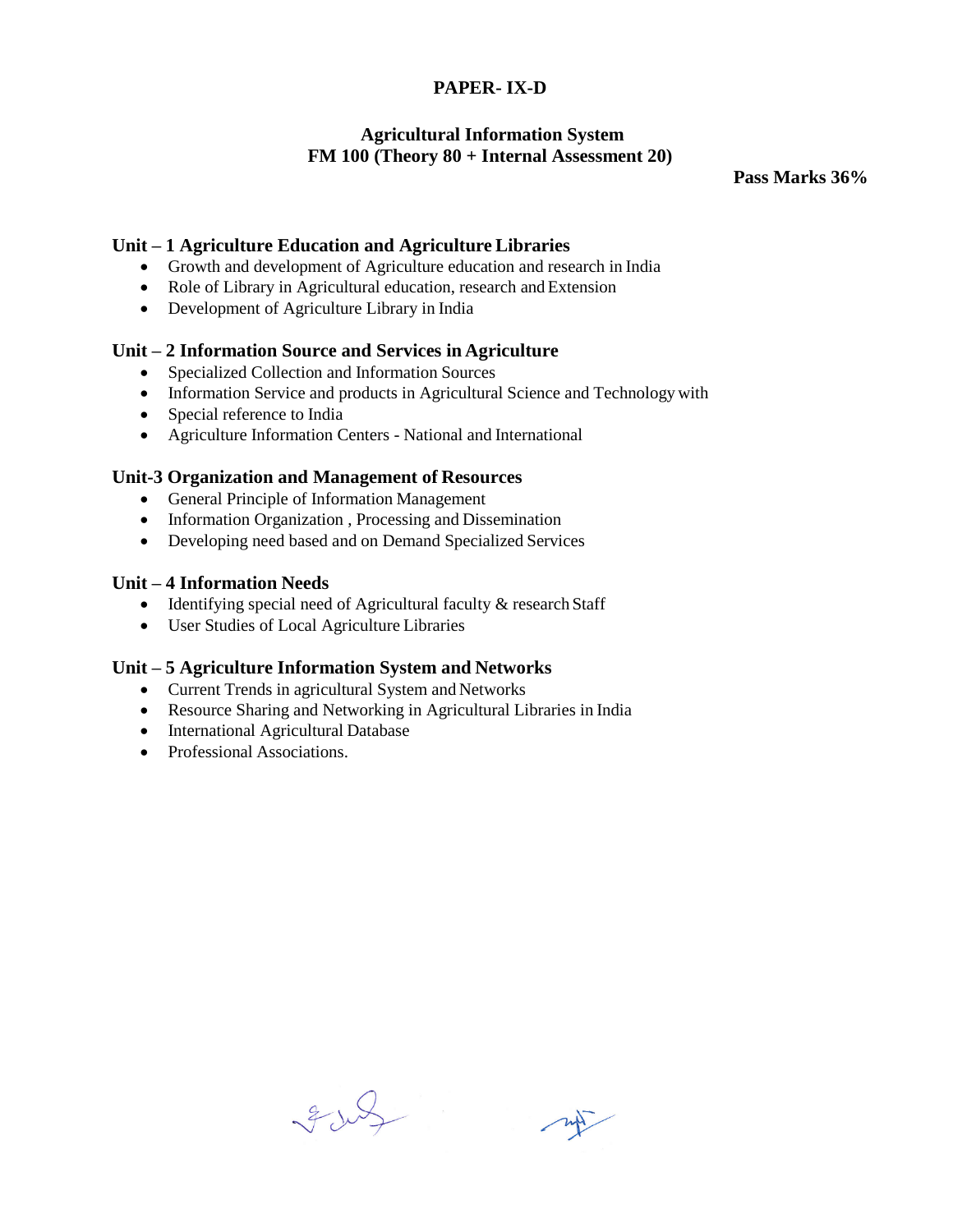### **PAPER- IX-E Legal Information System FM 100 (Theory 80 + Internal Assessment 20)**

**Pass Marks 36%**

#### **Unit- 1 Law Librarianship**

- Growth and Development of legal Institutional in India
- Nature Principle and Characteristics of legal Information and Law Libraries
- Type of Law Library

#### **Unit – 2 Information Source Collections**

- Special Information Sources : Bills , Acts , Books , Serials , Law Court notice ,
- Law case amendments
- Tribunal Report, Law Digests , Legal Judgment, Delegation Legislation
- Rules and orders , Legal information Sources and Lexicons

#### **Unit – 3 Organizations and Management of Resources**

- Information Processing : Classification, Cataloguing and Indexing
- Developing special skills and Techniques to handle legal information ( personnel)
- Managing finance : Funds  $&$  Fund Generation

#### **Unit – 4 Information need and services**

- Special needs of lawyers and legal Professionals
- Study of Law Information Centers (Local)
- Special Services, Planning and design
- Preparation of rapports on Law Libraries (Local)
- Dissemination methods and techniques

#### **Unit – 5 Legal Information System & Networks**

- Legal information System :National and International
- Structure and their services
- Legal Database and Digital Libraries
- Resource and Networks of Legal Information

2 July

 $247$